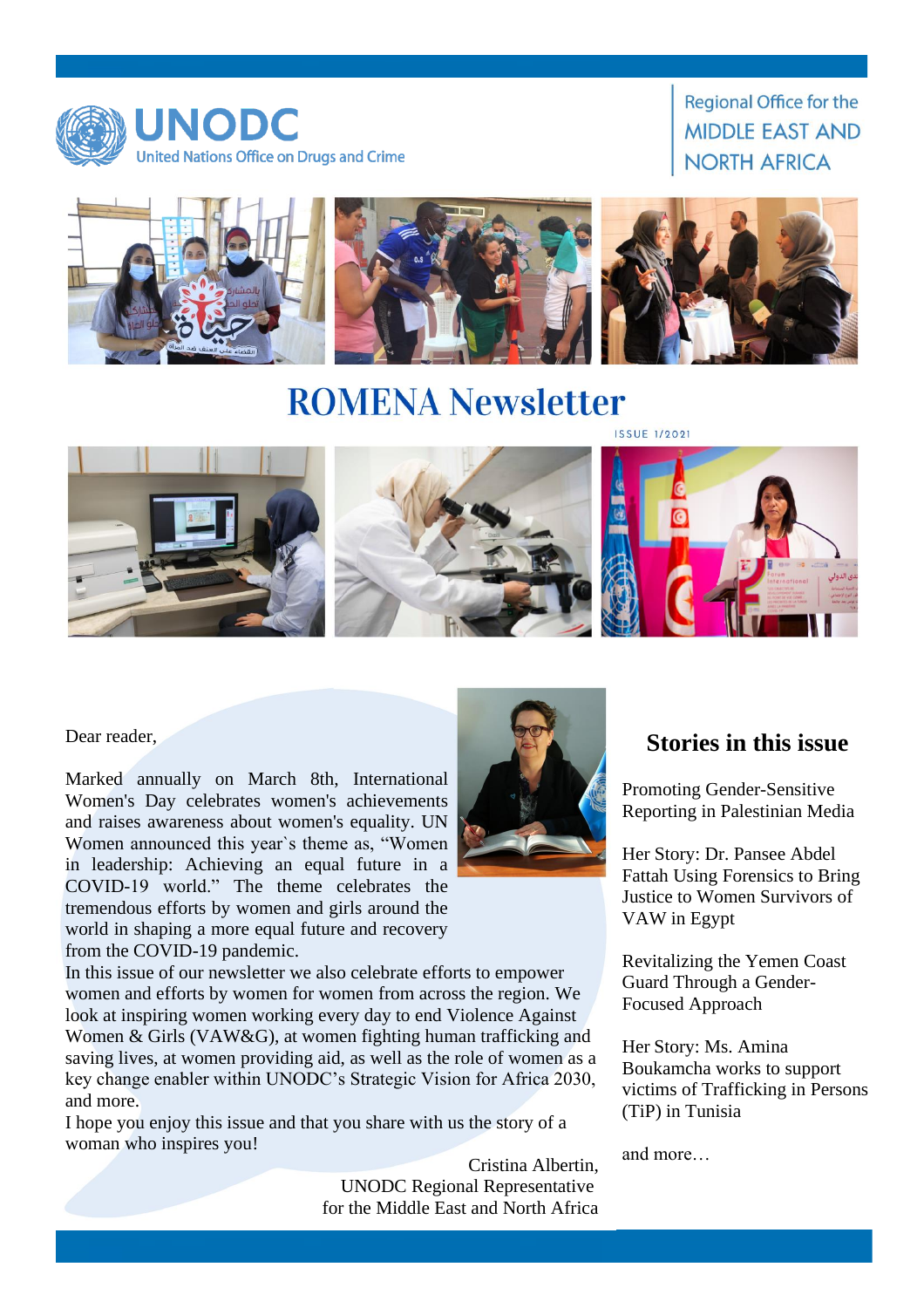

# **Promoting Gender-Sensitive Reporting in Palestinian Media**

Violence Against Women and Girls (VAW&G) is a grave human rights violation with one in three women worldwide experiencing physical and sexual violence. In the era of social media, such violence has branched out into new arenas, to include online bullying and harassment. New forms of violence require new language and new approaches to tackle them effectively. Journalists and media professionals play a critical role not only in raising

awareness about violence against women but also in challenging the negative traditions, attitudes, and stereotypes that perpetuate it.

Funded by the Government of Canada and jointly implemented by UNODC, UN Women, UNFPA, and UN-Habitat, the HAYA Joint Programme seeks to support national stakeholders to eliminate violence against women and girls in the West Bank and Gaza Strip. Through the HAYA Joint Programme, UNODC is working with media professionals in the West Bank and Gaza Strip to ensure media reporting on violence against women is respectful of survivors' fundamental human rights, conducted in a non-discriminatory manner, and highlighting survivors' stories as advocates for positive change. Since 2019, UNODC in partnership with the Media Development Center at the Bir Zeit University and the Ministry of Women's Affairs Media Network, have trained 167 media professionals and journalists from 17 media outlets.

## **Her Story: Dr. Pansee Abdel Fattah Using Forensics to Bring Justice to Women Survivors of VAW in Egypt**

Through its mandate, UNODC works to support the Member States to reach the targets under Sustainable Development Goal 5 to "Achieve gender equality and empower all women and girls." A key pillar of such efforts is enhancing Member States' responses to VAW by developing institutional and professional capacities relevant to respecting, protecting, and fulfilling the rights of women and girls. Dr. Pansee Abdel Fattah is a forensic doctor at the Egyptian Forensic Medicine Authority (FMA). She is responsible to carry out examinations for women survivors of VAW. When speaking with Dr. Pansee on one of the notable things she learned from



UNODC's trainings, she added that "UNODC changed the understanding and way of treating cases or patients of violence against women in general. I learned not to be a judgmental person and to never judge the patient with my own personal viewpoint."

Part of Dr. Pansee's every day is comforting the VAW survivor and providing her with the trust she needs to be able to undergo the examination. When speaking on the psychological angle to an examination, Dr. Pansee clarified that "I received technical training on using specialized devices to examine patients who are victims of sexual assault – such as the colposcopy device. I learned how to provide the survivor with the needed trust and safety to feel reassured and allows me to examine her and provide her with the support she needs." The FMA is responsible, amongst its many duties, to examine women who report a form of violent or sexual assault to the police. The availability and use of quality forensic science services, data and information is an essential element supporting the operational work of law enforcement, effective and fair criminal justice systems, and evidence-based policymaking.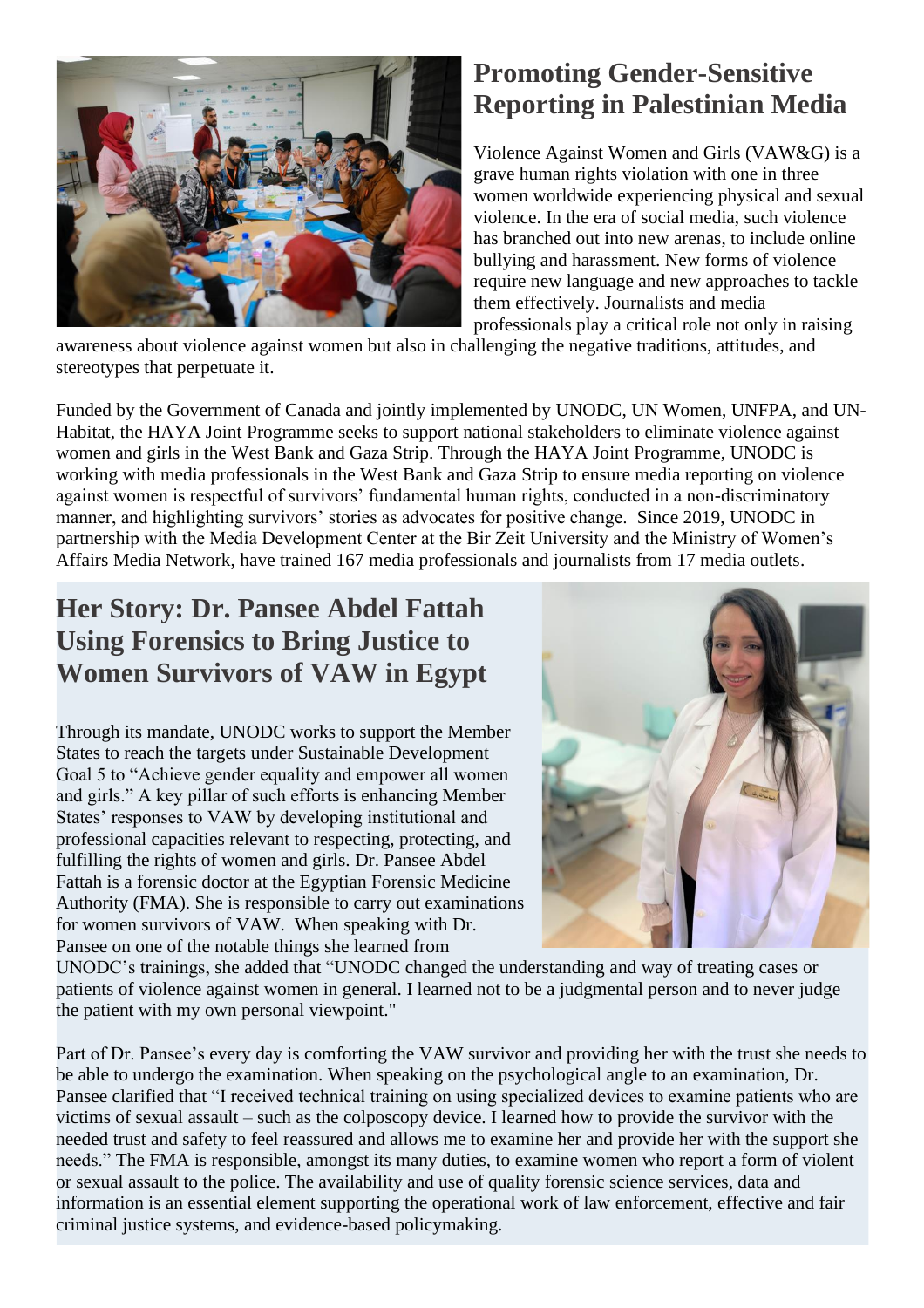

# **Revitalizing the Yemen Coast Guard Through a Gender-Focused Approach**

The Yemen Coast Guard (YCG) lost a significant part of its capacity and capability during the war that ravaged the country. Female officers, whose duties were no longer deemed as a priority for operations, were disproportionately affected in the aftermath. To reverse the trend, the Gulf of Aden and Red Sea sub-programme of UNODC's Global Maritime Crime Programme (GMCP) is currently

developing a project alongside YCG, to specifically support gender mainstreaming and re-prioritize the integration and empowerment of women in the service.

Colonel Abdullah was the very first female officer from the YCG to participate in UNODC GMCP's Maritime Law Enforcement (MLE) courses. She referred to UNODC's push for increased female participation as a big step forward in empowering women in Yemen and transforming the sector.

"I would love to see the day when the Yemeni females become an essential part of the YCG. I would love to see them enrolling on the training such as seamanship and others," she said, clarifying that female officer's perspectives bring value to the service. Colonel Noor remains hopeful about the future for female YCG officers. "I would love to see them doing great things, like working for the YCG operations department, such as operation room personnel."

### **Her Story: Ms. Amina Boukamcha Supports Victims of Trafficking in Persons (TiP) in Tunisia**

"My tasks as an officer in charge of the victim files is to detect suspected cases of human trafficking based on reports we receive. Once a victim is identified and rescued, I am also assisting them by making sure they have access to legal support. This is only possible through the close collaboration of all entities providing victims support, such as Ministries, civil society, and international organizations.

As a social worker by training, I have over 20 years of experience in supporting people in vulnerable situations. I joined INLCTP two years ago, and since then I have been supporting victims of human trafficking. I see my work as rewarding. Being there for the most vulnerable and helping them at a very difficult point in their lives fuels my commitment. Even though sometimes, some situations are very difficult. A victim who passed away recently really hit me hard. But I know that I have to stay strong.



During the COVID-19 crisis, we had to rethink our assistance. We started to do counselling over the phone and we also provide material support such as food and clothes. UNODC's support to my office is remarkable. The Organization is a partner that always encourages and supports our activities and initiatives. What I appreciate the most are the trainings UNODC provides."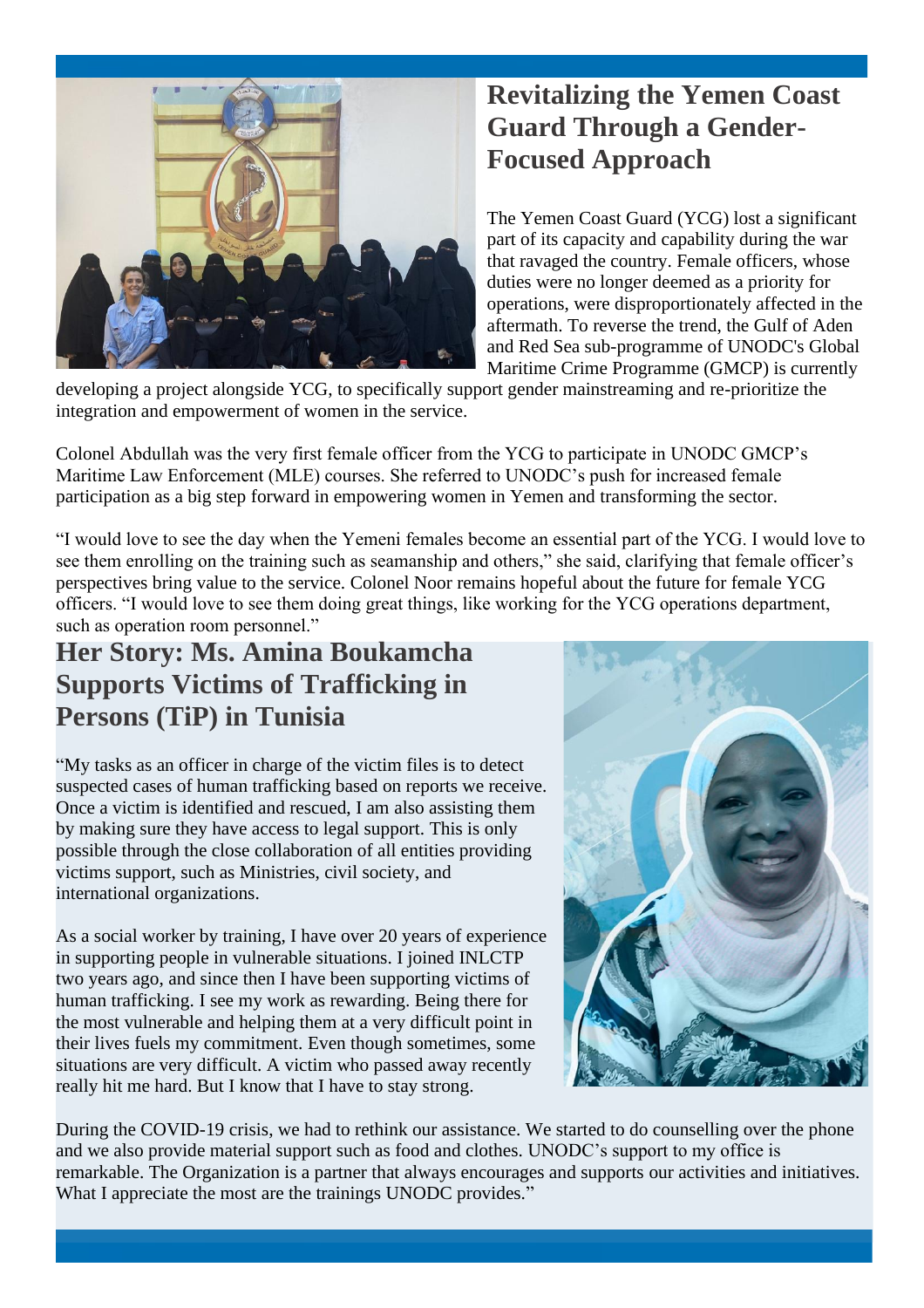# **Reinforcing the Role of Women: Change Enablers in UNODC's Strategic Vision for Africa 2030**

UNODC's Strategic Vision for Africa 2030 outlines our mission to provide more safety to Africa's people, government and institutions from drugs, crime, corruption, terrorism, and illicit financial flows. Our Vision 2030 seeks to strengthen crime prevention, enhance justice, address organized crime, ensure a balanced response to drugs, improve the rule of law and bolster resilience. Building on decades of partnership and engagement with African countries, we will work within our unique mandate towards these goals with a focus on wholeof-society approaches and inclusion of the most vulnerable and marginalized populations.

Through gender-responsive interventions, we will ensure that programming leverages the perspectives of all genders. Women are uniquely positioned to be agents of change, but their potential to help solve issues and innovate is not sufficiently utilized. New opportunities will be identified to engage further with African women and to place African women at the heart of this investment in Africa to achieve transformative change. We will work harder to reduce the exclusion of women and girls in the criminal justice system, particularly as professionals in the field of law enforcement, as well as for victims and perpetrators. In recognition of the pivotal role that women play in violence prevention, conflict resolution and sustaining peace, new opportunities will be created which promote women's participation and leadership and enhance their access to justice. We will partner with women's civil society and communities, and support grassroots efforts to empower women and girls to challenge gender discrimination. We will support Member States to enhance the capacities in all phases of their criminal justice systems to combat violence against women and girls, challenge stereotypes, gender discrimination and cultural bias, and enable increased access to health services for women and girls in custody.

#### **Her Story: Ms. Amal Abdel Moneim, Head of the National Council for Women's (NCW) Complaint Office**

NCW in Egypt is charged with coordinating the country-wide strategy to combat VAW&G. NCW is responsible for ensuring that Egyptian women are treated on equal footing with men in terms of political, economic, social, and cultural rights. A key body within NCW is the Complaint Office, which functions through a hotline – 15115 - to provide women with psychological and legal advice and support when facing any form of violence. We spoke with Ms. Amal Abdel Moneim, Head of the NCW Complaint Office about the hotlines work with women survivors of VAW and about UNODC's support to the Complaint Office. "UNODC is one of the first institutions who worked on strengthening the hotline 15115 as one of the key referral mechanisms and entry points in supporting women who face VAW…." Ms. Amal affirmed.



She also added that "A woman who faces violence feels confused... in panic and in shock ... regardless of her educational or awareness levels, she feels blocked and incapable of taking an action. So as a result, we calm her down and offer her assistance …let her know her rights and guide her where to go based on her situation and case. The hotline agent who answers the phone is aware of what to offer to each woman depending on her personal case on the social, psychological, and legal level, offering her all the available solutions in order to widen up her options post the shock that she may be in – to enable her to take a certain action."